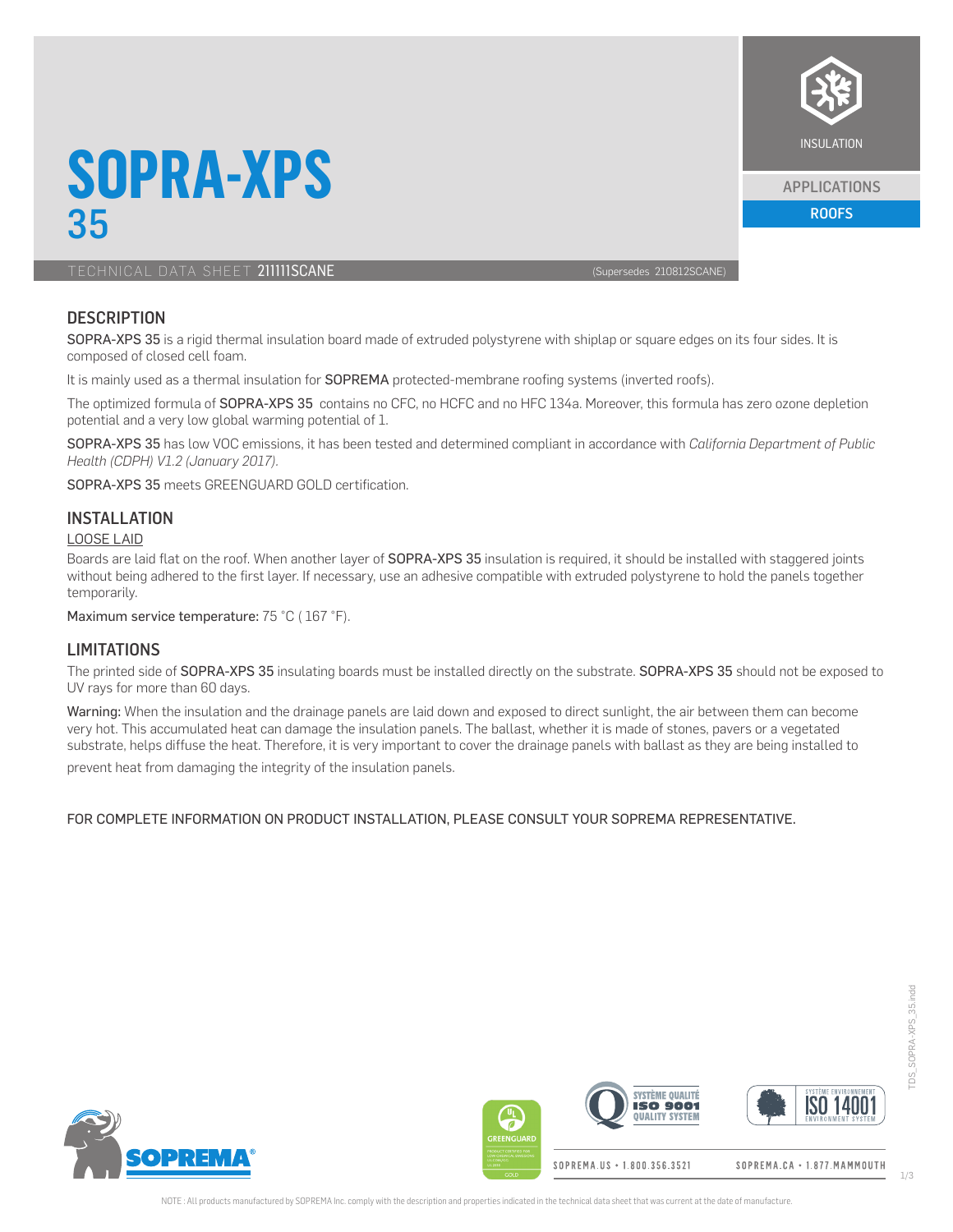

#### APPLICATIONS

ROOFS

**SOPRA-XPS** 35

TECHNICAL DATA SHEET 211111SCANE (Supersedes 210812SCANE)

## PACKAGING

| <b>Specifications</b>                                   | <b>SOPRA-XPS 35</b>                                                                                     |
|---------------------------------------------------------|---------------------------------------------------------------------------------------------------------|
| Available thicknesses for shiplap boards <sup>(1)</sup> | 38 mm (1.5 in)<br>$51$ mm $(2$ in)<br>64 mm (2.5 in)<br>76 mm (3 in)<br>89 mm (3.5 in)<br>102 mm (4 in) |
| Available thicknesses for square boards <sup>(1)</sup>  | $25 \, \text{mm} \, (1 \, \text{in})$                                                                   |
| Dimensions of the boards (1)                            | 2438 mm X 610 mm (8 x 2 ft)                                                                             |
| Shiplap dimensions                                      | $15 \text{ mm}$<br>$(^{19}/_{32}$ in )                                                                  |
| Colour                                                  | Grey                                                                                                    |

(All values are nominal)

(1) Other thicknesses and dimensions available upon request.



 $\bigoplus$ REENGUAR

SOPREMA.US + 1.800.356.3521

**SYSTÈME QUALITÉ** 

**QUALITY SYSTEM** 

SOPREMA.CA · 1.877.MAMMOUTH

**ISO 14001**